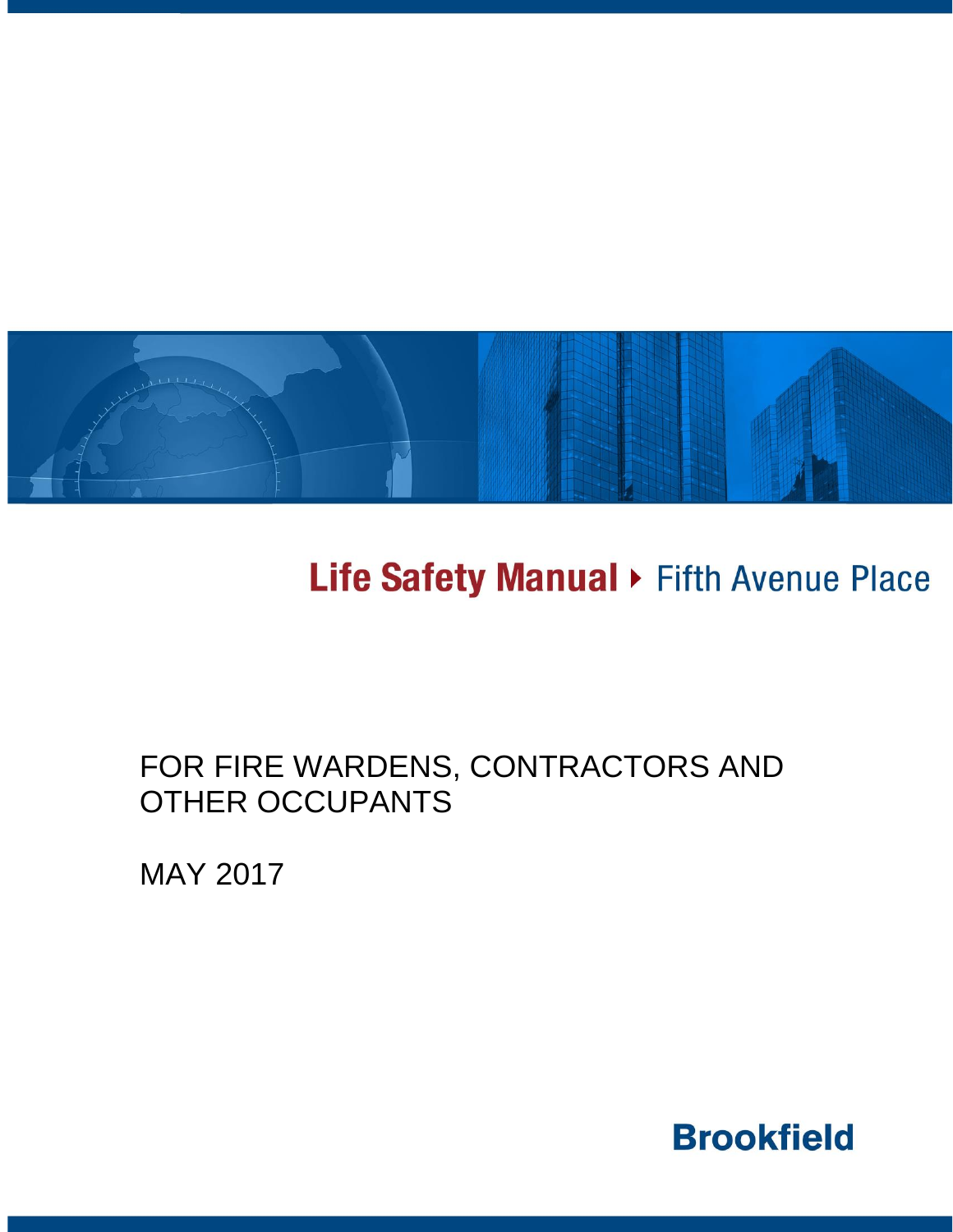

### **Table of Contents**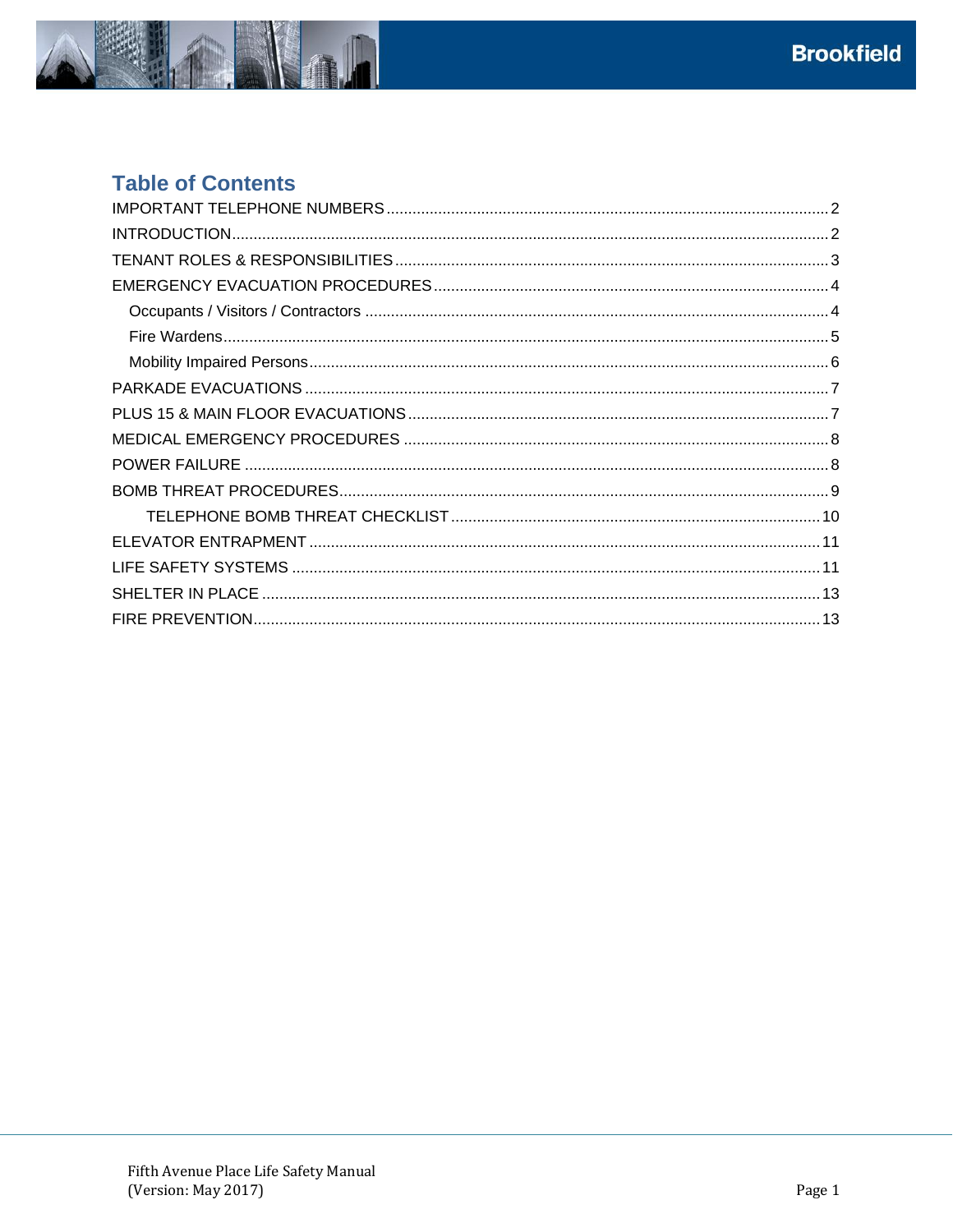

### <span id="page-2-0"></span>**IMPORTANT TELEPHONE NUMBERS**

Fire, Medical or other Life Threatening Emergencies

911

**Security** 

(403) 770-2389

Service Centre Number – (Water – Electrical Failure – Building Hazard Incidents)

310-SERV (7378)

Property Management Office

<span id="page-2-1"></span>(403) 770-2360

### **INTRODUCTION**

Brookfield Properties places a priority on the safety of their tenants, visitors, contractors, etc. Brookfield provides this manual to occupants to use in the creation of their own plans. These are the minimum requirements for a safe evacuation from the building. Occupants are required to plan for evacuations of their own space. Should you have any questions or concerns with respect to this manual, please contact the Manager, Security & Life Safety at (403) 770-2360.

As a required safety precaution, each floor shall have a minimum of one (1) Warden per every fifteen (15) occupants. All wardens are to be appointed by their respective companies to represent their space on a floor. Regular meetings should be scheduled between the wardens in the company to maintain your evacuation plans. Brookfield Management will conduct a drill once per year. Additionally evacuation training can be provided at any time by the Manager, Security & Life Safety throughout the year as requested or you may attend one of the buildings scheduled training sessions. At least once per year training must be completed with your Fire Wardens.

#### **Do not let an emergency be the first time that you learn about safety features and the evacuation procedures.**

Studies have shown that total evacuation is not practical or generally necessary in high rise buildings. Buildings of 120 feet (39.3 meters) in height use a system of staged evacuation. This means that only the occupants of the floor involved in an emergency situation, the floor above and the floor below are evacuated immediately. If a full building evacuation becomes necessary, then the remainder of the building would be evacuated as quickly as conditions warrant or as the Calgary Fire Department deem necessary. This will be accomplished by the use of the voice communication system wherein instructions will be given as necessary. It must be stressed that upon arrival the Calgary Fire Department is in command of the situation until they are off site.

Total building evacuations are necessary only in the case of serious building emergencies.

As Occupants, familiarize yourself with the following:

- location of the nearest fire alarm pull stations;
- alarm signal tones;
- evacuation procedures;
- emergency exits;
- fire extinguisher locations; and
- all of your floor fire wardens.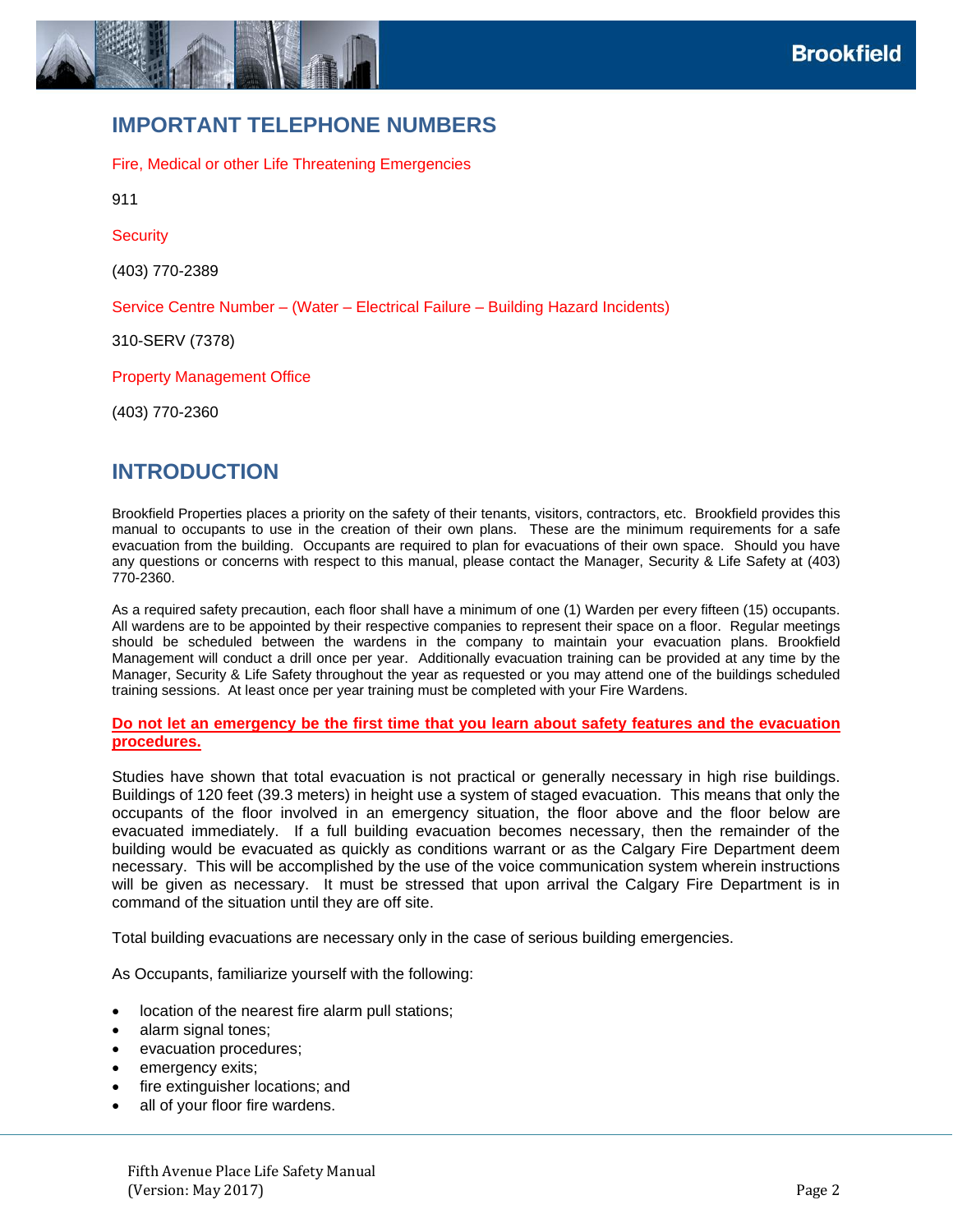

### <span id="page-3-0"></span>**TENANT ROLES & RESPONSIBILITIES**

- Maintain a company life safety and evacuation plan.
- Meet with all the Fire Wardens on your floor(s) a minimum of once every three months to review your evacuation plan.
- Make certain that you always have enough fire wardens and alternates assigned to your floor. A ratio of 1 fire warden per 15 people is recommended. If this means there will be less than two (2) fire wardens for an office, then ensure that there are trained alternates in place. Maintain accurate records of the fire wardens and their alternates.
- Consider having a specific quadrant assigned to each fire warden and alternate.
- Maintain a current list of people who are mobility impaired or need extra assistance in evacuation.
- In advance ensure you recruit enough buddies to aid those people requiring extra assistance should an evacuation be needed. These people will remain with the mobility impaired persons throughout the evacuation and assist them should they be required to take the stairs.
- Keep areas surrounding fire alarm stations, fire extinguishers and stairwell doors free of obstructions. Ensure evacuation routes are not blocked.
- Twice per year walk through the evacuation process with your staff. This can include leaving your office and going down the stairwells to the building exit points. This will help occupants understand their role in an evacuation and assist fire wardens in getting people out safely. This should be a planned event. Please notify Brookfield when this activity will take place and we will have staff on hand to assist you with answering questions that may arise.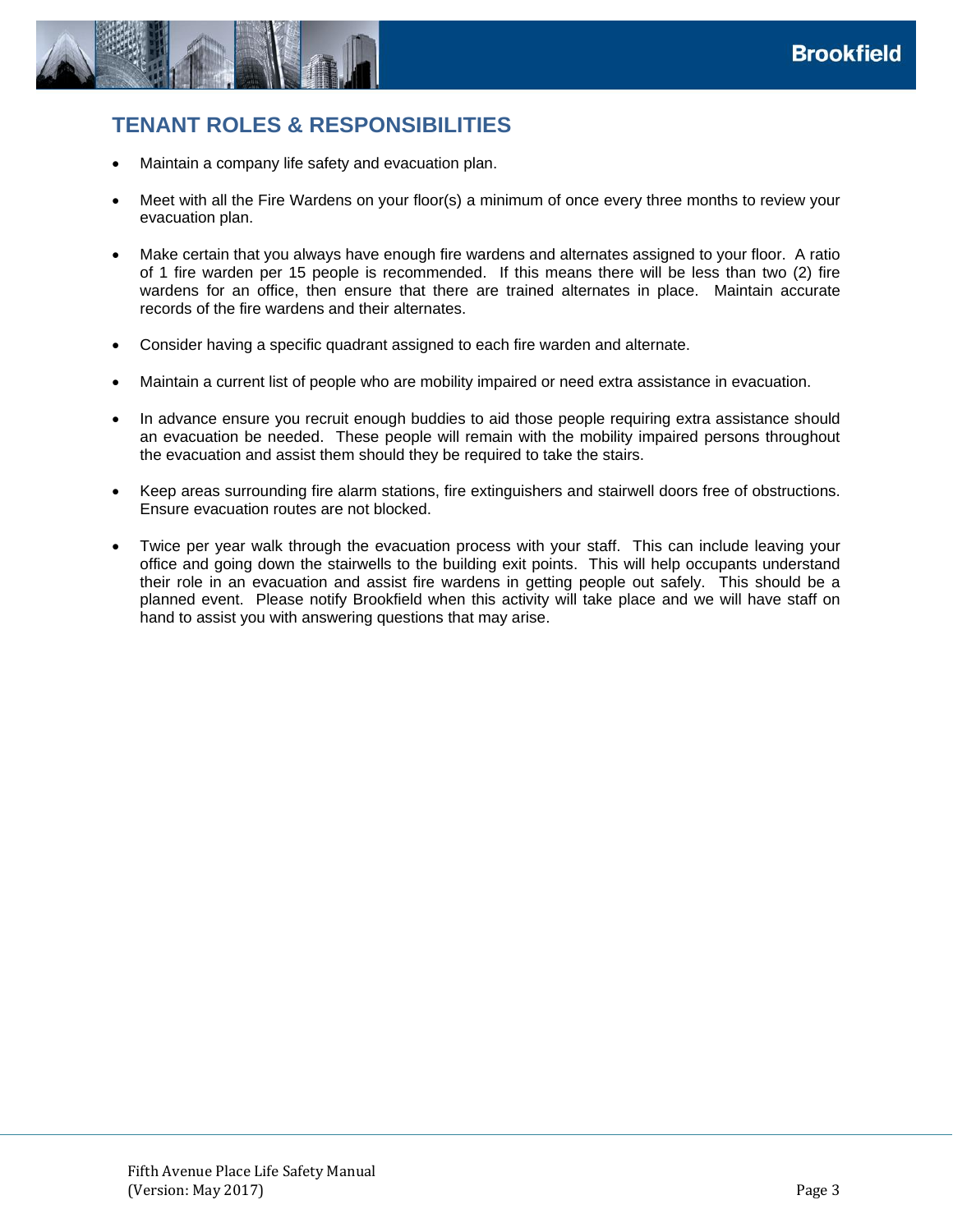

### <span id="page-4-0"></span>**EMERGENCY EVACUATION PROCEDURES**

### <span id="page-4-1"></span>**Occupants / Visitors / Contractors**

#### FAST OR EVACUATION STAGE – 120 beats per minute

- 1. If on your home floor, collect your coat and keys as you may not be able to return to your floor.
- 2. Evacuate the floor, via the nearest exit stairwell and proceed to the nearest cross over floor not in evacuation alarm. If the nearest cross over floor is in evacuation continue down to next cross over or continue going down and out of the building to the off-site evacuation area.

CROSS OVER FLOORS:

Cross over floors - East Tower 3, 7, 12, 17, 22, 26, 29, 34 Cross over floors - West Tower: 5, 10, 16, 21, 26, 29, 34

DESIGNATED OFF-SITE EVACUATION AREAS:

| East Tower:<br>Designated Location(s): | Bow Valley Square - 205 - 5 <sup>th</sup> Avenue SW<br>South Side of 5th Avenue<br>Main floor or Plus 15 Levels |
|----------------------------------------|-----------------------------------------------------------------------------------------------------------------|
| West Tower:                            | BP Centre - $(240-4th$ Avenue SW)<br>North Side of 4th Avenue                                                   |
| Designated Location(s):                | Main Floor or Plus 15 Levels                                                                                    |

- 3. Use the stairwell and not the elevators. If you encounter smoke use the alternate stairway (cross over floor). If both stairwells contain smoke remain on the floor and call 911 & building management to advise them of the situation. The Fire Department will then make rescuing you a priority.
- 4. Evacuate without excessive noise to enable announcements to be heard. Stay on the inside railing of the stairwell in single file. Allow other floors to merge into the stairwell.
- 5. Bottlenecking occurs on the lower levels, watch for signage and markings for the exit.
- 6. Do not return to your floor until the all clear announcement is heard. Even if the alarm tones are silenced. This does not always mean that the alarm has ended.
- 7. If you are evacuating to the ground floor, walk directly to your designated off site evacuation area once exiting the stairwell.
- 8. Upon leaving the building, do not stop or congregate in the plaza area as the Calgary Fire Department and other emergency vehicles may need access to this area to respond to the emergency. Also doing so may back up the traffic coming down the stairwell after you.

#### SLOW OR ALERT STAGE – 20 beats per minute

- 1. Prepare for evacuation, remain calm.
- 2. Follow instructions of the Fire Wardens.
- 3. Listen to announcements.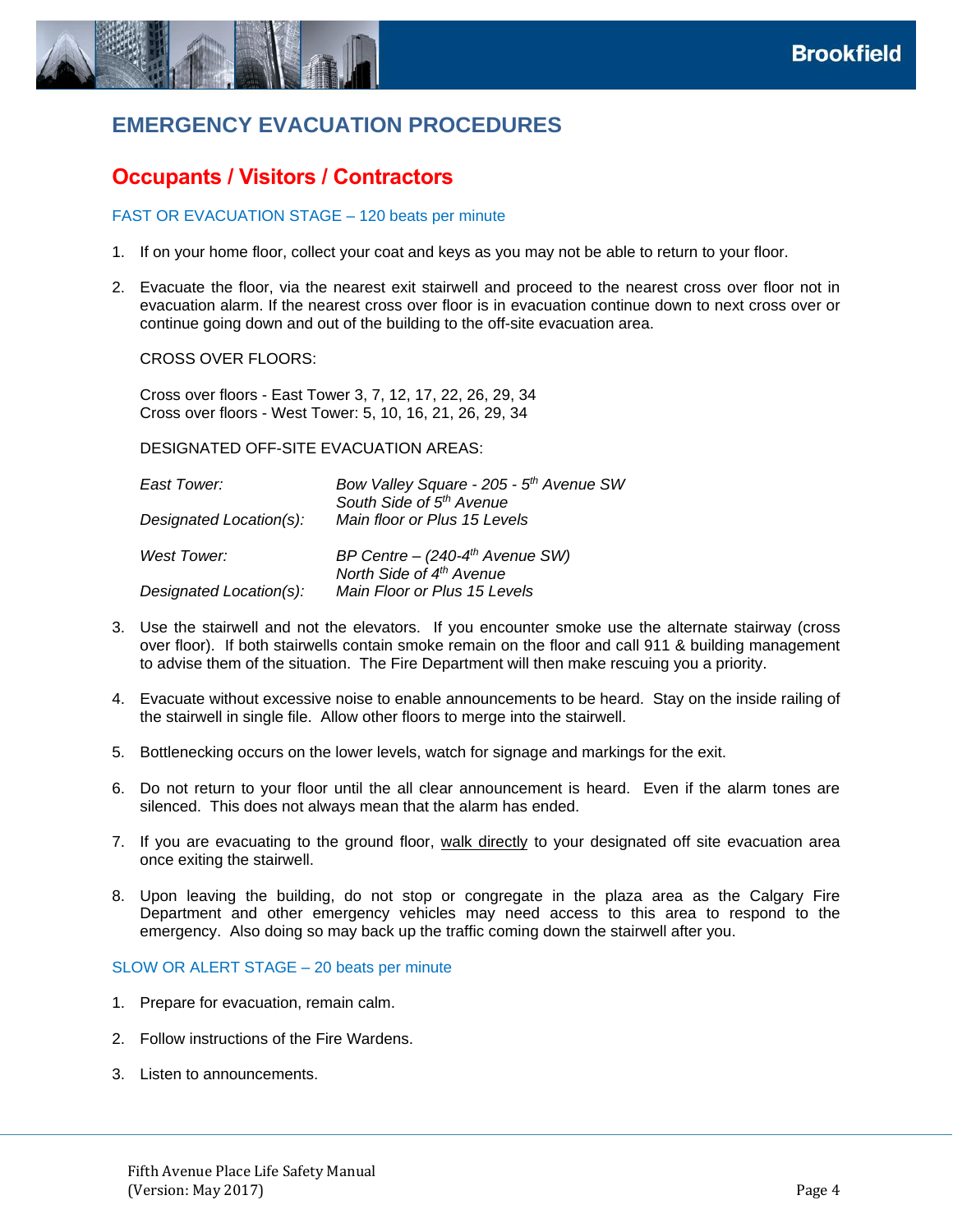

### <span id="page-5-0"></span>**Fire Wardens**

#### FAST OR EVACUATION STAGE: (120 beats per minute)

- 1. Put on the red fire warden cap for identification.
- 2. Meet in the passenger elevator lobby to assign responsibilities and determine who is available.
- 3. Assign person(s) to aid those requiring assistance (Mobility Impaired) in evacuation.
- 4. Ensure exits are unobstructed and that there is no smoke in stairwells.
- 5. Follow instructions of voice communication system and the Fire Department. One warden to remain in the passenger elevator lobby for reporting purposes and to act as the Chief Warden.
- 6. Wardens should direct occupants to the exit stairwells with instruction to proceed to the nearest lower cross over floor not in evacuation alarm. Note: The evacuation may entail exiting the complex and moving to the designated off-site evacuation area.
	- a. Occupants should grab their coats and keys (if available) prior to leaving the floor just in case you are unable to return to the floor.
	- b. Any occupant carrying a liquid must leave it on the floor to prevent spilling thereby causing a slip & fall hazard in the stairwell.
	- c. Persons wearing footwear that is not ideal for walking down stairs should remove them and if possible change into more appropriate foot wear prior to proceeding down the stairs.
	- d. It is recommended that persons who are found texting or using cell phones put these away to ensure evacuees are focusing on the stairs as they are evacuating.
	- e. Wardens are to supervise the merging of tenants accessing the staircase with those already inside it and ensuring evacuees are moving quietly down the inside railing of the staircase.
	- f. When arriving at the Cross Over Floor remain in the lobby area and do not enter other tenant space. Should the lobby area fill up, occupants who have not yet arrived on the floor should continue down to another Cross Over Floor not in alarm.
- 7. Check all areas (i.e. washrooms, storage areas, offices, mailrooms, conference rooms, etc.). This is to ensure individuals are not inadvertently left behind. If someone refuses to evacuate, make a note of their location and advise the Lobby Fire Warden. They will advise building staff of this fact when checking in (see Step 10).
- 8. Wardens should close all doors after checking each area to prevent the spread of fire and confirm that all areas have been checked.
- 9. Report to Lobby Fire Warden that your area is "all clear" and if anyone refused to leave the floor.
- 10. The Lobby Fire Warden will report in using the fire telephone located in the elevator lobby. They need to report that your floor is "All Clear", the number of mobility impaired to be evacuated and if anyone refused to leave the floor.
- 11. The Lobby Fire Warden should be the last person to leave the floor. They may also choose to remain and assist the Mobility Impaired staff.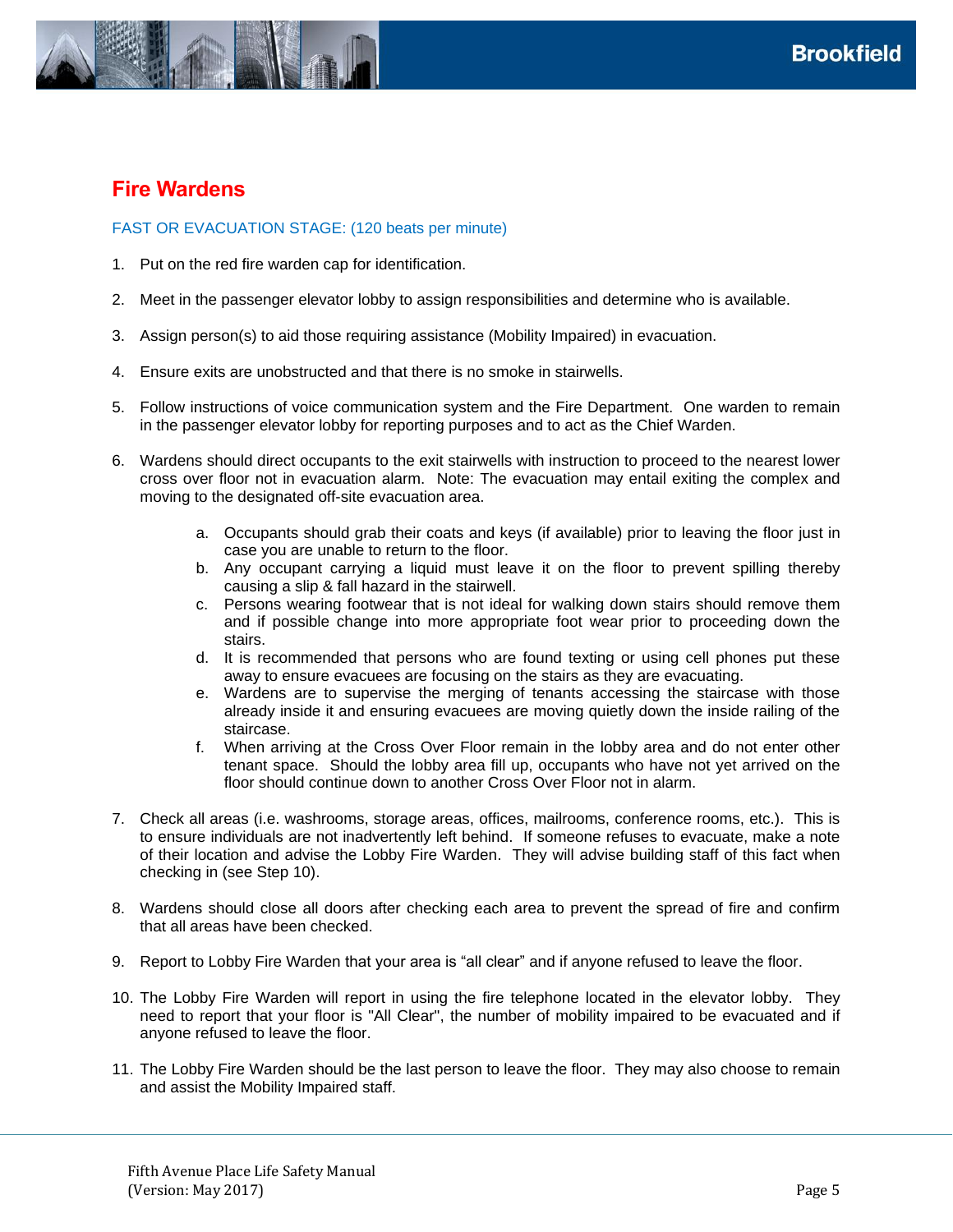

12. Report any violation of procedures or issues that are critical to the fire alarm situation for immediate investigation and corrective action to Brookfield. For non-critical issues please do so upon completion of the evacuation.

#### SLOW OR ALERT STAGE: (20 beats per minute)

Occupants are not required to evacuate these floors at this time. Be prepared to evacuate these floors should the conditions change or you are instructed to do so.

- 1. Put on the red fire warden cap for identification.
- 2. Meet in the passenger elevator lobby to assign responsibilities and determine who is available.
- 3. Assign person(s) to aid those requiring assistance (Mobility Impaired) in evacuation.
- 4. Ensure exits are unobstructed and that there is no smoke in stairwells.
- 5. Follow instructions of voice communication system and the Fire Department. Be prepared to evacuate should you be required to do so.

#### <span id="page-6-0"></span>**Mobility Impaired Persons**

**It is the responsibility of anyone wishing or requiring assistance to identify themselves to their Manager or Fire Warden.** 

A mobility-impaired person is anyone who requires assistance down the stairwells including, but not limited to, heart condition, broken limbs, sports injury or pregnancy, etc. This may be of a permanent or temporary nature. It is the responsibility of anyone wishing or requiring assistance to identify themselves to their Manager or Fire Warden.

A "Buddy" is someone who is capable of assisting the Mobility Impaired Person should an evacuation be needed where an elevator rescue is not available or the need is immediate. A Buddy should be someone capable of providing this service up to and including carrying the person down the stairs in the most extreme circumstances.

#### **Roles and Responsibilities**

#### FAST OR EVACUATION STAGE – 120 beats per minute

- 1. Proceed to the elevator lobby and check in with the Fire Warden for the floor.
- 2. The Lobby Fire Warden will advise via the fire telephone in the elevator lobby the number of mobility impaired persons that require evacuation. Only Mobility Impaired persons in immediate danger will be evacuated by The Calgary Fire Department.
- 3. If you are not in immediate danger, you may not be evacuated. Be prepared to wait for an extended period.
- 4. Listen for announcements and updates via the intercom system.
- 5. Should you require assistance please use the intercom station in the freight elevator room to call building staff. Wait for a response. During a full building evacuation it may take several minutes to answer your call due to the number of persons calling in.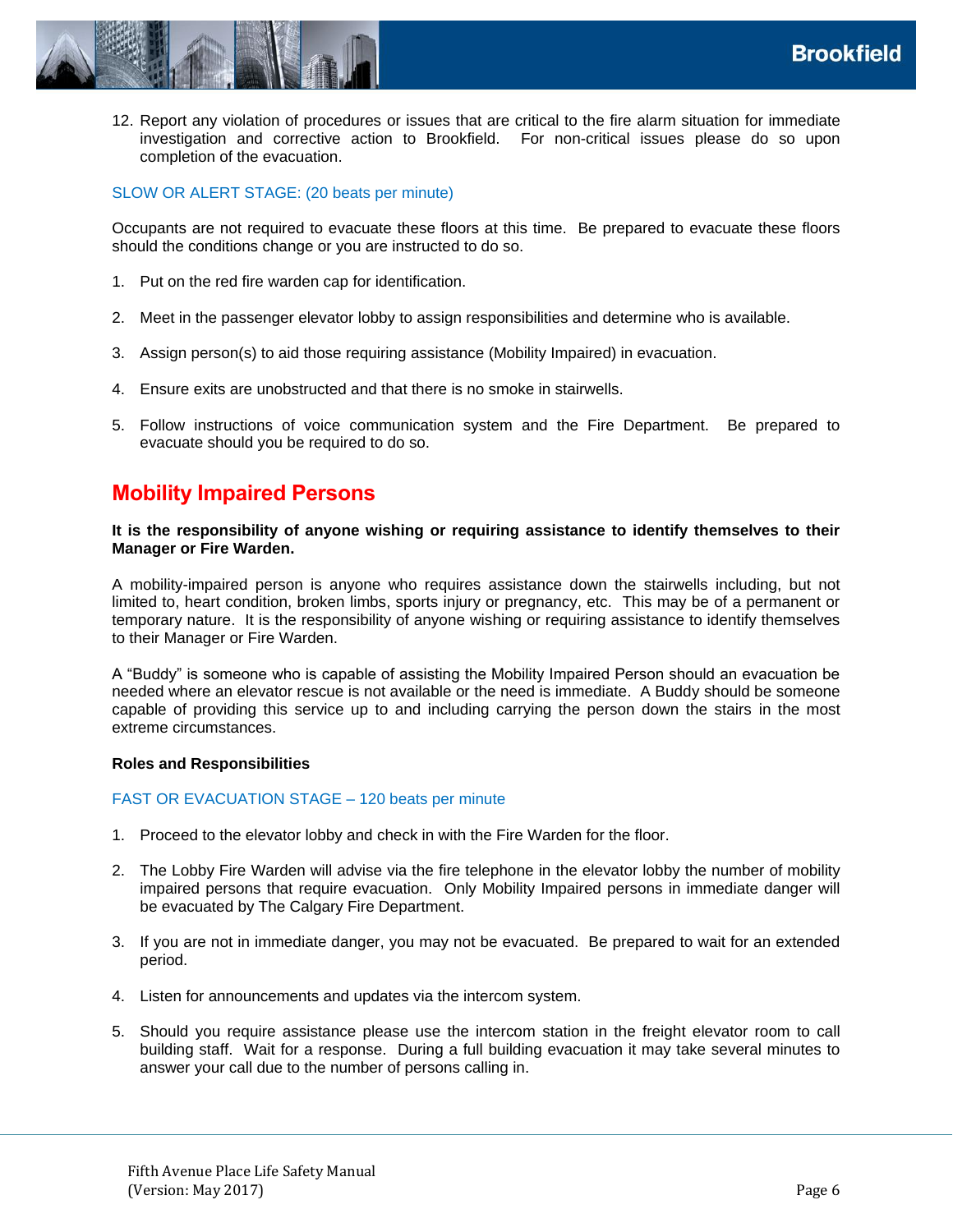

SLOW OR ALERT STAGE – 20 beats per minute

- 1. Prepare for evacuation, remain calm.
- 2. Follow instructions of the Fire Wardens.
- <span id="page-7-0"></span>3. Listen to announcements.

### **PARKADE EVACUATIONS**

If you are in the parkade when an evacuation alarm occurs, proceed to the nearest stairwell and evacuate out of the parkade. Proceed to your designated off site evacuation area. Under no circumstances should you enter the parkade while in evacuation stage (120 beats per minute) to remove your vehicle.

### <span id="page-7-1"></span>**PLUS 15 & MAIN FLOOR EVACUATIONS**

If you are on the Plus 15 or Main floor when an evacuation alarm occurs on those levels, you will be evacuated out of the building. After evacuating out of the building please proceed to your off site evacuation area and remain with the other occupants from the building who have evacuated with you.

**Brookfield**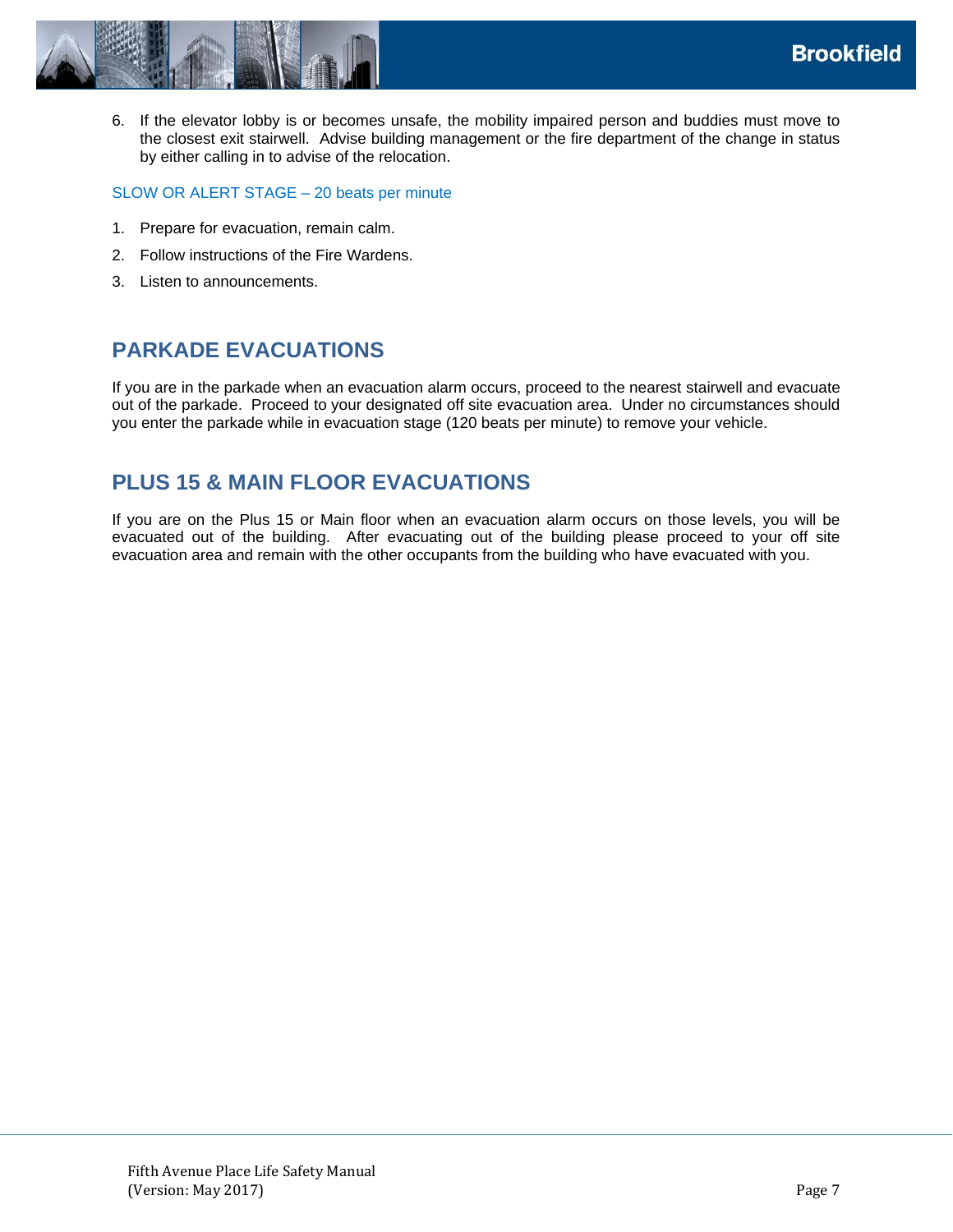

### <span id="page-8-0"></span>**MEDICAL EMERGENCY PROCEDURES**

If someone is injured or becomes critically ill, follow these procedures to ensure the fastest possible response:

Call 9-1-1 (If required dial for an outside line then 911 to reach emergency services)

- Be prepared to provide the following information regarding the person in distress:
	- sex;
	- apparent age;
	- $-$  the nature of the illness or injury;
	- conscious or unconscious and breathing or not breathing;
	- the specific location of the injured person is IMPORTANT (floor, tower and room number); and
	- $-$  company name.
- Do not leave the injured or ill person alone.
- Call the **BROOKFIELD SECURITY CONTROL CENTRE at (403) 770-2389.**

Security personnel will do the following once being advised of the emergency:

- If 911 have not been called they will do so.
- They will dispatch a guard with a First Responder Kit & AED (Automated External Defibrillator) to the location of the emergency.
- They will lock off a freight elevator for EMS to use upon arrival.
- They will wait for the ambulance outside the building.
- On arrival, they will escort the ambulance attendants directly to the injured or ill person.
- <span id="page-8-1"></span> If needed, security will escort the ambulance attendants and the injured or ill person back down the freight elevator and out of the building.

#### **POWER FAILURE**

Fifth Avenue Place is equipped with a generator that in the event of a power failure will automatically supply electrical power to the life safety system. Power will be supplied to operate emergency elevators (one per bank), the fire pump, emergency lighting and the public address system.

You will be kept informed by way of the emergency address system of the extent and duration of the power outage as information becomes available from the City of Calgary.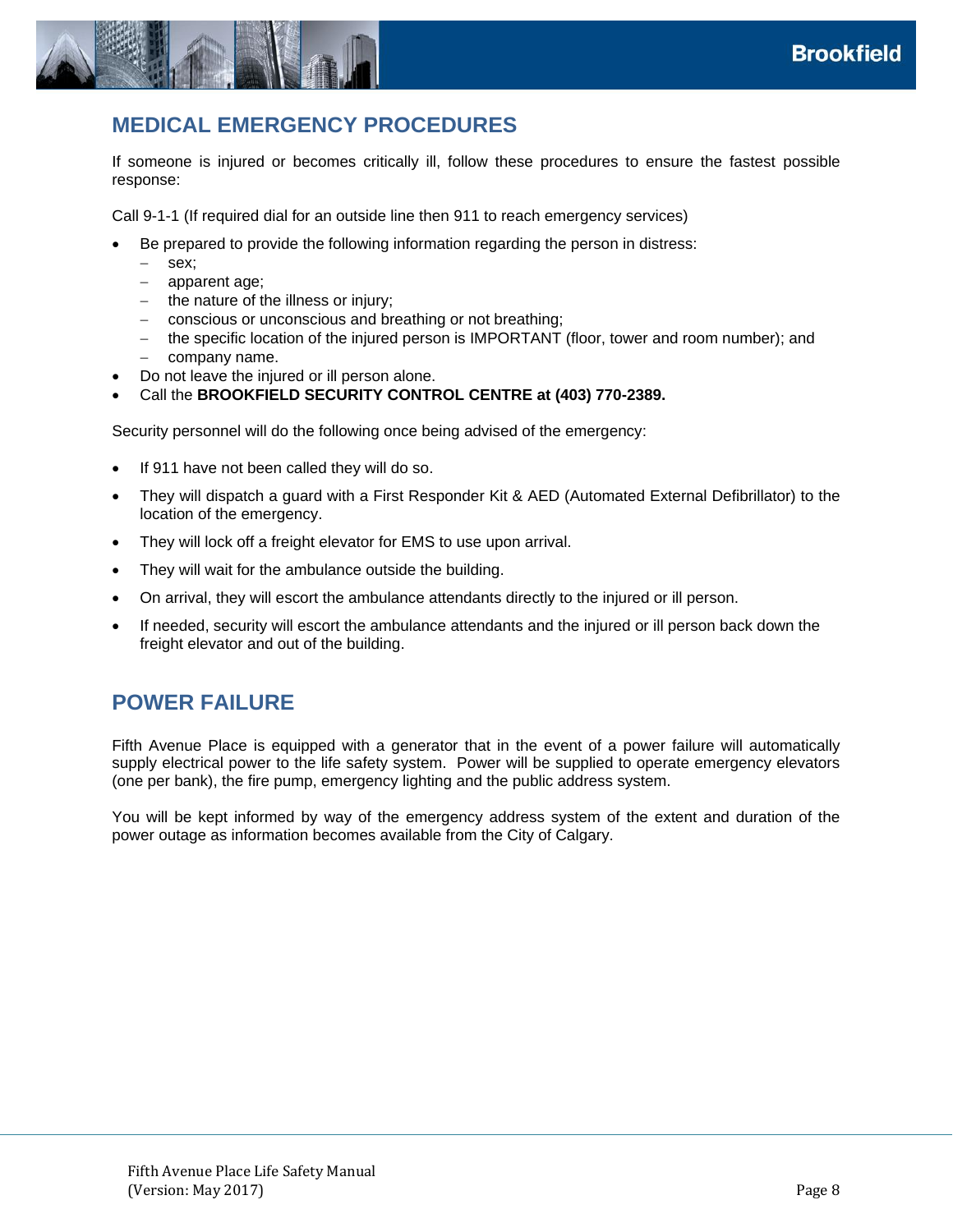

### <span id="page-9-0"></span>**BOMB THREAT PROCEDURES**

When a bomb threat is received:

- 1. Listen carefully and remain calm.
- 2. Do not interrupt the caller.
- 3. Attempt to keep the caller talking.
- 4. Obtain as much information as possible using the questions on the attached "Bomb Threat Checklist" form. Ask as many questions as possible on the checklist and take down the information.
- 5. Do not hang up or disconnect your telephone, even after the caller hangs up.
- 6. Contact your immediate supervisor.
- 7. Use another telephone line to:
	- Call **9-1-1** and report everything to the Police, or have someone do this for you.
	- Call **(403) 770-2389** to advise Brookfield Security**.**
- 8. Return to your desk. Wait for further instructions.
- 9. Remain calm and do not cause any panic by alarming anyone else. The Police, security, maintenance and management personnel will be dispatched to your area and they will decide what course of action is appropriate.
- 10. If evacuation is required, building staff will complete a search of the evacuation route before evacuation begins.
- 11. Occupants will be required to search their work areas for unusual items and report them in if found. Do Not touch or handle anything that is suspicious.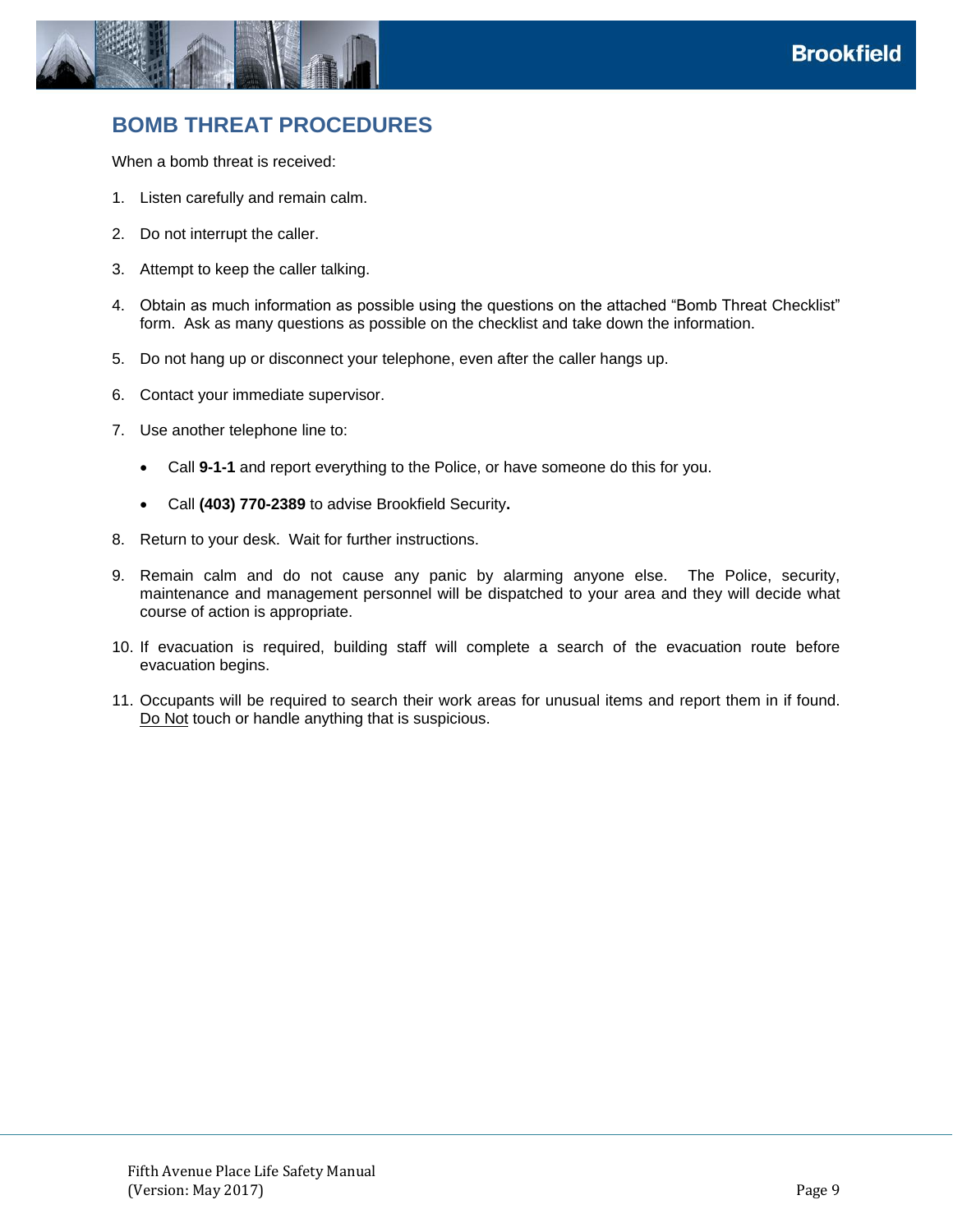

#### <span id="page-10-0"></span>**TELEPHONE BOMB THREAT CHECKLIST**

|                                               | <b>CALLER'S VOICE:</b> |   |                 |        |                       |        | <b>BACKGROUND SOUNDS:</b> |        |                          |
|-----------------------------------------------|------------------------|---|-----------------|--------|-----------------------|--------|---------------------------|--------|--------------------------|
| $\Box$                                        | Calm                   | Π | Crying          | О      | Deep                  | О      | <b>Street Noises</b>      | П      | <b>Factory Machinery</b> |
| $\Box$                                        | Angry                  | □ | Normal          | $\Box$ | Ragged                | $\Box$ | Children                  | $\Box$ | <b>Animal Noises</b>     |
| Ω                                             | Excited                | □ | <b>Distinct</b> | $\Box$ | Clearing              | П      | Voices                    | $\Box$ | Clear                    |
|                                               |                        |   |                 |        | Throat                |        |                           |        |                          |
|                                               | Slow                   | Π | Slurred         | $\Box$ | Deep                  | О      | PA System                 |        | <b>Static</b>            |
|                                               |                        |   |                 |        | <b>Breathing</b>      |        |                           |        |                          |
| $\Box$                                        | Rapid                  | П | Nasal           | $\Box$ | <b>Cracking Voice</b> | П      | Music                     |        | Local                    |
| □                                             | Soft                   | Π | <b>Stutter</b>  | $\Box$ | <b>Disquised</b>      | Π      | <b>Household Noises</b>   | □      | Long Distance            |
| $\Box$                                        | Loud                   | П | Lisp            | П      | Accent                | $\Box$ | <b>Motors</b>             | П      | <b>Booth</b>             |
| $\Box$                                        | Laughter               | Ω | Raspy           | $\Box$ | Familiar              | □      | Office Machinery          | $\Box$ | Other                    |
|                                               |                        |   |                 |        |                       |        |                           |        |                          |
| If voice is familiar, whom did it sound like? |                        |   |                 |        |                       |        |                           |        |                          |
|                                               |                        |   |                 |        |                       |        |                           |        |                          |

#### **QUESTIONS TO ASK:**

| When is the bomb going to explode? |
|------------------------------------|
|                                    |
| Where is it right now?             |
|                                    |
| What does it look like?            |
|                                    |
| What will cause it to explode?     |
|                                    |
| Did you place this bomb?           |
|                                    |
| Why?                               |
|                                    |
| What is your name?                 |
|                                    |

#### **EXACT WORDING OF THREAT:**

| <u> 1989 - Andrea Santa Andrea Andrea Andrea Andrea Andrea Andrea Andrea Andrea Andrea Andrea Andrea Andrea Andr</u> |  |  |
|----------------------------------------------------------------------------------------------------------------------|--|--|
|                                                                                                                      |  |  |

#### **THREAT LANGUAGE**

| $\Box$ | Well-spoken / educated | Incoherent                   | Sex of Caller:                      |
|--------|------------------------|------------------------------|-------------------------------------|
|        |                        |                              | Approximate Age:                    |
|        | Taped                  | Foul                         | Length of Call (Minutes):           |
|        | Irrational             | Message read by threat maker | Phone # at which call was received: |
|        |                        |                              | Date:<br>Time:                      |

| REPORT CALL IMMEDIATELY TO SECURITY | TELEPHONE: (403) 444-2888 |
|-------------------------------------|---------------------------|
| Call received by:                   | Phone #:                  |
| Company:                            | Room #:                   |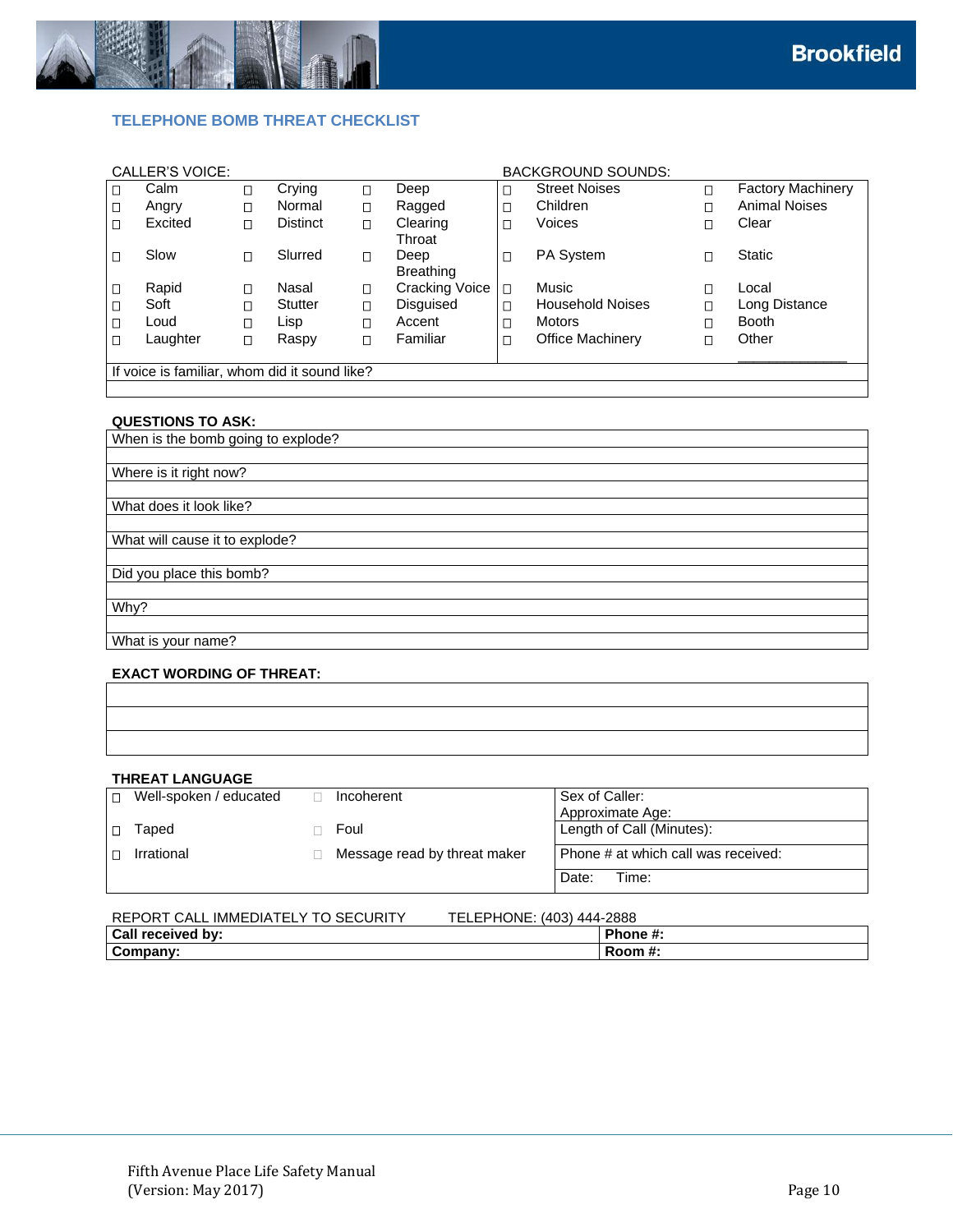

### <span id="page-11-0"></span>**ELEVATOR ENTRAPMENT**

If you are trapped in an elevator, please follow these guidelines:

- 1. Remain calm
- 2. Depress the bell button on the elevators control panel. This will generate a bell in the elevator, but will also activate the intercom system in the elevator so you can speak with security.
- 3. Notify Building personnel of your situation
- 4. Security will dispatch elevator personnel
- <span id="page-11-1"></span>5. Do not try to free yourself or escape. Remain calm and await instructions

### **LIFE SAFETY SYSTEMS**

The building security staff is on site 24-hours a day and is responsible to respond and manage alarms from the Central Alarm & Control Facility. These are located on the ground floors of the east and west towers.

- If Brookfield staff is on site they will respond to the ground floor to ensure there are sufficient staff to aid security in the response to the alarm.
- Staff will proceed to the east and west ground floor fire exit doors to ensure the doorways are kept clear for exit from stairwells with instruction to occupants to continue to the off-site meeting areas.
- Staff will be available to accept information from occupants & Fire Wardens where needed.
- They will also be assisting security with crowd control.
- Fifth Avenue Place is a double stairwell, fully sprinklered, two tower office building which has a life safety system in place to provide all occupants with adequate protection before, during and after an emergency.

The following list of functions form part of our life safety system:

- A fire warden system.
- Fire Alarm System that allows the building staff and the Fire Department Personnel identify the location and type of alarm.
- One-way all call communication through the emergency address system. This system consists of loudspeakers in the ceilings on each floor and in the exit stairwells.
- Automatic shutdown of building ventilation fans.
- Smoke exhaust dampers for manual removal of smoke from floors based on Fire Department direction.
- 24-hour monitoring of the fire alarm systems.
- All elevators are brought to the main floor lobby level in the event of an emergency (or an alternate floor if the alarm originates from the main floor). Their use is confined to the Calgary Fire Department. These elevators can also be used for by the Fire Department for the evacuation of mobility impaired persons in immediate danger.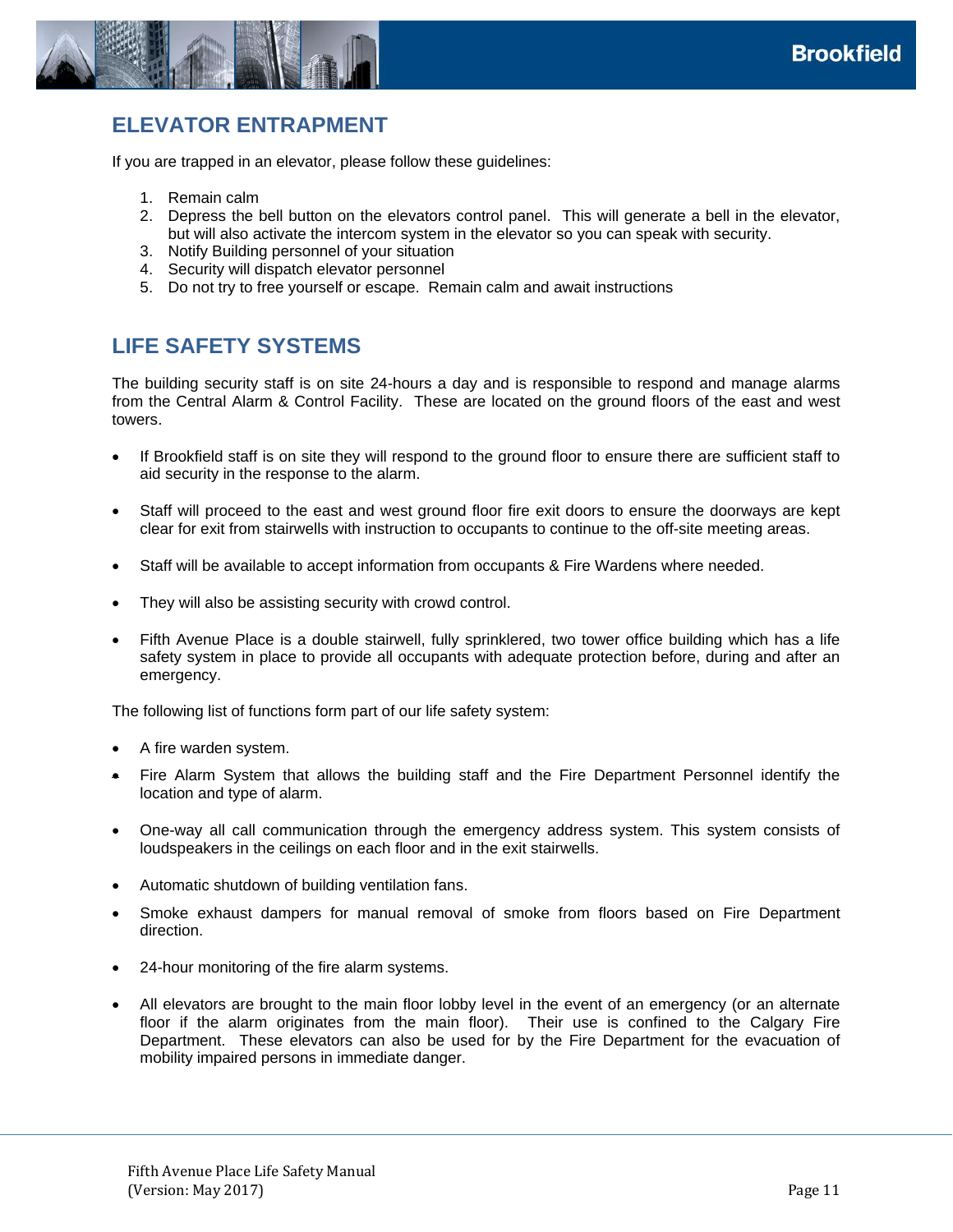

Each floor consists of the following life safety equipment:

- Fire alarm pull stations: Located at the stairwell exits. When operated, they sound an evacuation alarm signal on the floor and on the floors immediately above and below. All other floors in the tower will receive a stand by signal.
- Blue/Brown pull stations: These are located on doors with magnetic locks. They do not activate a fire alarm, but do release power to the magnetic lock holding the doors secured.
- Fire extinguisher cabinets: A minimum of two (2) are located on each floor in the vicinity of the stairwell exits. All other extinguishers on a floor are usually individual tenant extinguishers controlled and maintained by the tenant (i.e. Kitchens).
- Stairwells: There are two (2) emergency exit stairwells are located on each floor.
- Fire Telephones: Are located in the passenger elevator lobbies. These telephones are connected to the CACF (Central Alarm and Control Facility), and provide direct communication to the building staff. The calls must originate from the floors: the CACF room cannot call the floors using the fire phone.
- Automatic Thermal (Heat) Detectors are located in areas where high heat is generated.
- Intercom Stations: Located in the Freight elevator Lobbies.
- Smoke Detectors: Located in the ceiling space.
- Automatic Ceiling Sprinklers.
- Water supply to ensure that in case of fire, there will be adequate water.
- Cross Over floors to aid in evacuation should an emergency occur. Cross Over floors are accessible from both stairwells and provide a protected route for occupants to travel between the stairwells. There are signs in the stairwell landings identifying these Cross Over floors. Should a Cross Over floor be in evacuation mode, (120 beats per minute), evacuees should not to enter the Cross Over floor.

#### Alarm Warning System

- Fast or Evacuation Stage: A 120 beats per minute high-pitched 'tone' sounding through the public address system followed by an announcement to evacuate the floor. Evacuate your floors on hearing this tone. The floor of the alarm, the floor above and the floor below will all receive this tone. In a rare occasion, this may be heard throughout the building when a full complex evacuation is taking place.
- Slow or Alert Stage: A 20 beats per minute sound through the public address system followed by an announcement advising you to stand by for further instructions. All floors not in the evacuation stage will receive this tone alerting them of an alarm somewhere else in the tower. This means occupants on these floors are not required to evacuate at this time, and are to stand by for further instructions.
- Strobes lights will activate in the tower indicating an alarm condition.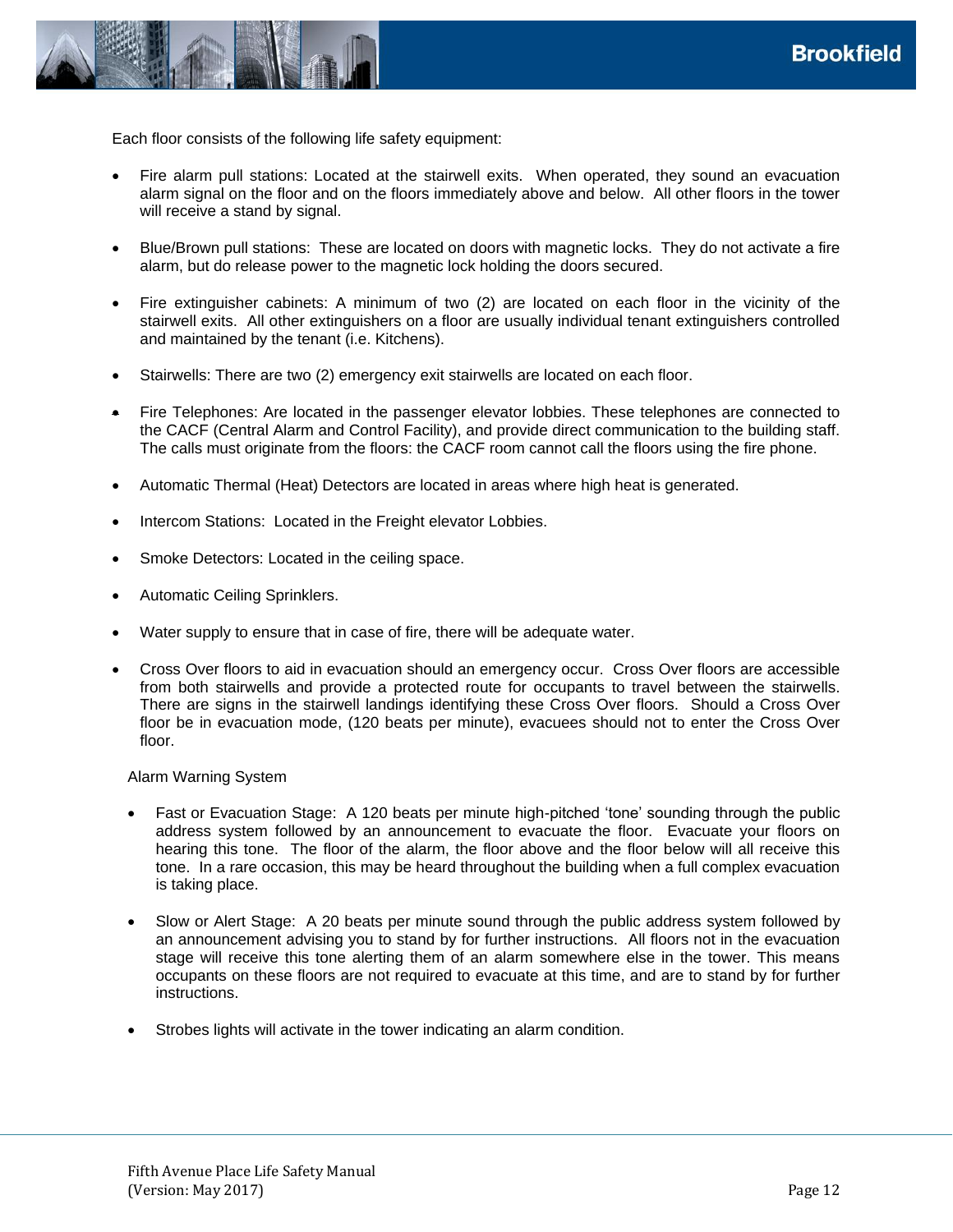

### <span id="page-13-0"></span>**SHELTER IN PLACE**

Sheltering-In-Place is the concept of using an existing structure for protection from the outdoors. Severe weather, a civil disturbance or riot, a hazardous material (hazmat) spill, a biological or chemical threat, a terrorist incident, these are all situations that could require Sheltering-In-Place. In such cases it may be safer to stay indoors than to go outside so building. Occupants are requested to remain in the building in response to this situation.

During a shelter in place situation Brookfield may do some or all of the following:

- Shutting down HVAC systems,
- closing and securing doors,
- stopping elevators, and
- limiting access and egress.

Communications regarding a shelter in place event will be made by the property team.

Fire Wardens will then activate their company shelter in place plans. Fire Wardens will assist by ensuring staff understand the importance of the shelter in place for their own welfare. They will ensure all instructions provided by building management and their own management are carried out until such time as the shelter in place has been lifted.

Occupants should remain within tenant spaces to lessen the likelihood that person may inadvertently enter hazardous areas; this is particularly true in emergency situations where the nature, origin and location of the threat(s) is not known.

There are two types of scenarios for Sheltering-In-Place.

The first is providing an "unsealed" shelter. In this situation, the building occupants remain inside the building for increased safety and security for a given period of time and where ingress and egress is controlled and HVAC systems are on normal operation.

The other scenario is a "sealed" shelter, which is normally the result of an exterior biological, chemical or radiological airborne threat. In this case, the building HVAC systems will be closed to outside air intake and occupants should remain inside the building on their floor, or move to the interior lobby of their floor and away from windows and areas of higher air infiltration for a given period of time. The building will be locked down and controls will be placed on ingress and egress to and from the building.

#### <span id="page-13-1"></span>**FIRE PREVENTION**

Wherever the human element exists, the possibility of accidental fire is always present. The best way to fight fire is to prevent it from happening in the first place. Fires do not just happen; they are usually traced to human error. Prevention of fires is the ultimate achievement in fire safety. Fire prevention is everyone's responsibility. If you notice a fire hazard contact the Building Services Centre (310-SERV) immediately.

The following fire prevention measures are noted for the purpose of creating a safe environment for occupants and building staff.

#### GENERAL HAZARDS

- 1. Keep all hallways, aisles and corridors free from obstructions.
- 2. Ensure that all stairwell doors remain closed at all times. They should never be propped open.
- 3. Smoke in designated areas only.